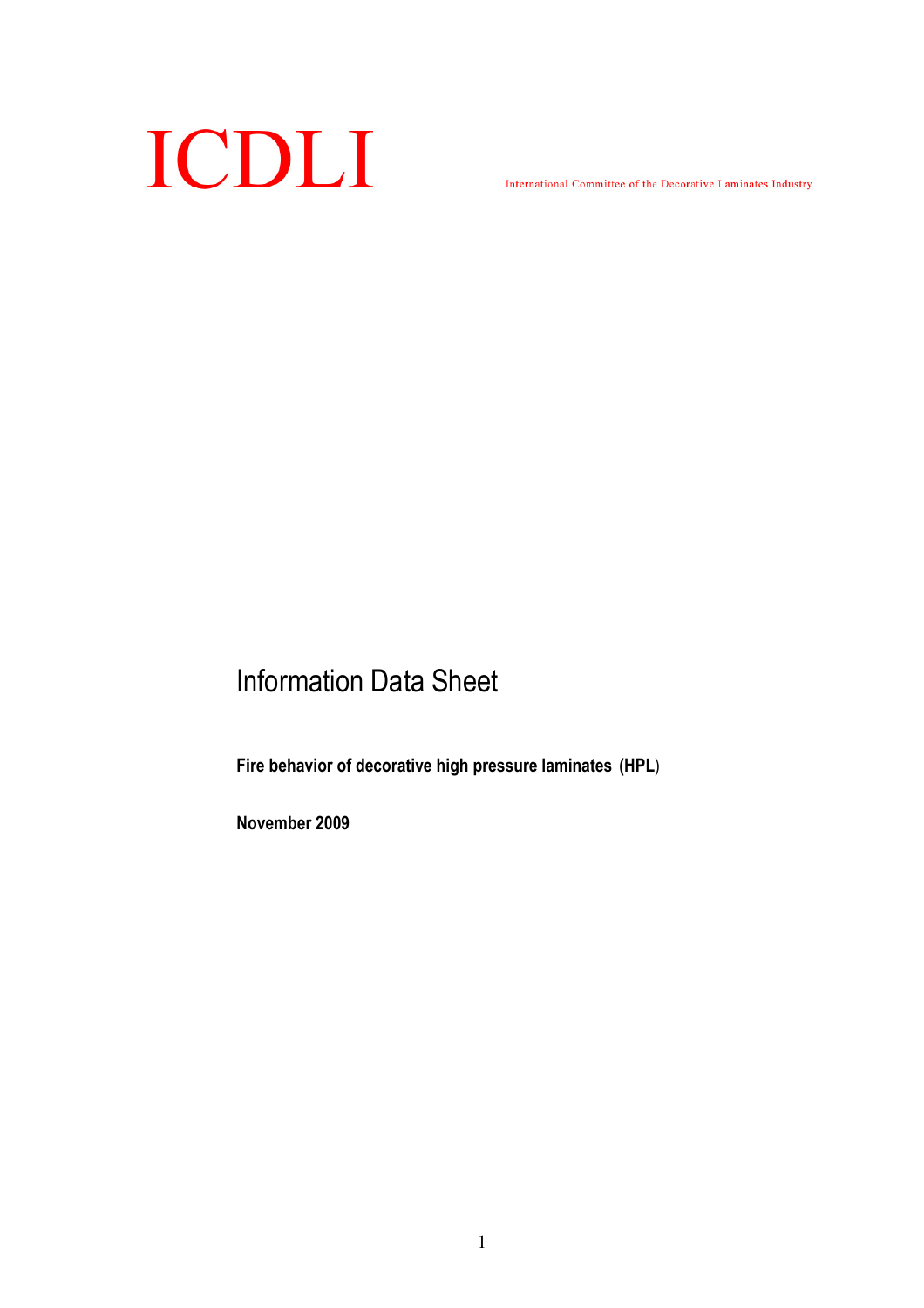## **Introduction**

Decorative laminate (HPL = High-pressure laminate) can look back on a long tradition of use and represents an extremely robust, modern and highly decorative surface material. It is a ubiquitous part of daily life, mostly making an appearance as part of a composite material together with derived timber products such as chipboard. Having been developed more than 60 years ago, decorative laminate sheets now have more areas of application than ever before. One reason for this is the extreme durability of decorative laminate boards. No other finishing material can offer anything like the same levels of resilience. The European Standard EN 438 stipulates well over 20 properties which decorative laminate surfaces must fulfill. On the other hand, the extensive variety of attractive finishes decorative laminate panels can be supplied which makes them extremely attractive, provides flexibility of use and enables a wide range of base materials to be deployed. Added to this, the innovative further development of decorative laminate as a material has brought with it a constant expansion of the possible areas of application.

This Information Data Sheet "Fire behavior of decorative high pressure laminates (HPL)" gives an overview and valuable recommendations on fire behavior of decorative high pressure laminates. A detailed overview on national classifications and testing methods is listed in the appendix.

The technical commission of the ICDLI compiled this Data Sheet to the best of its knowledge. No responsibility is taken for the up-to-date-ness, accuracy, completeness or quality of the details provided.

This Data Sheet replaces the one on the same subject from 1998.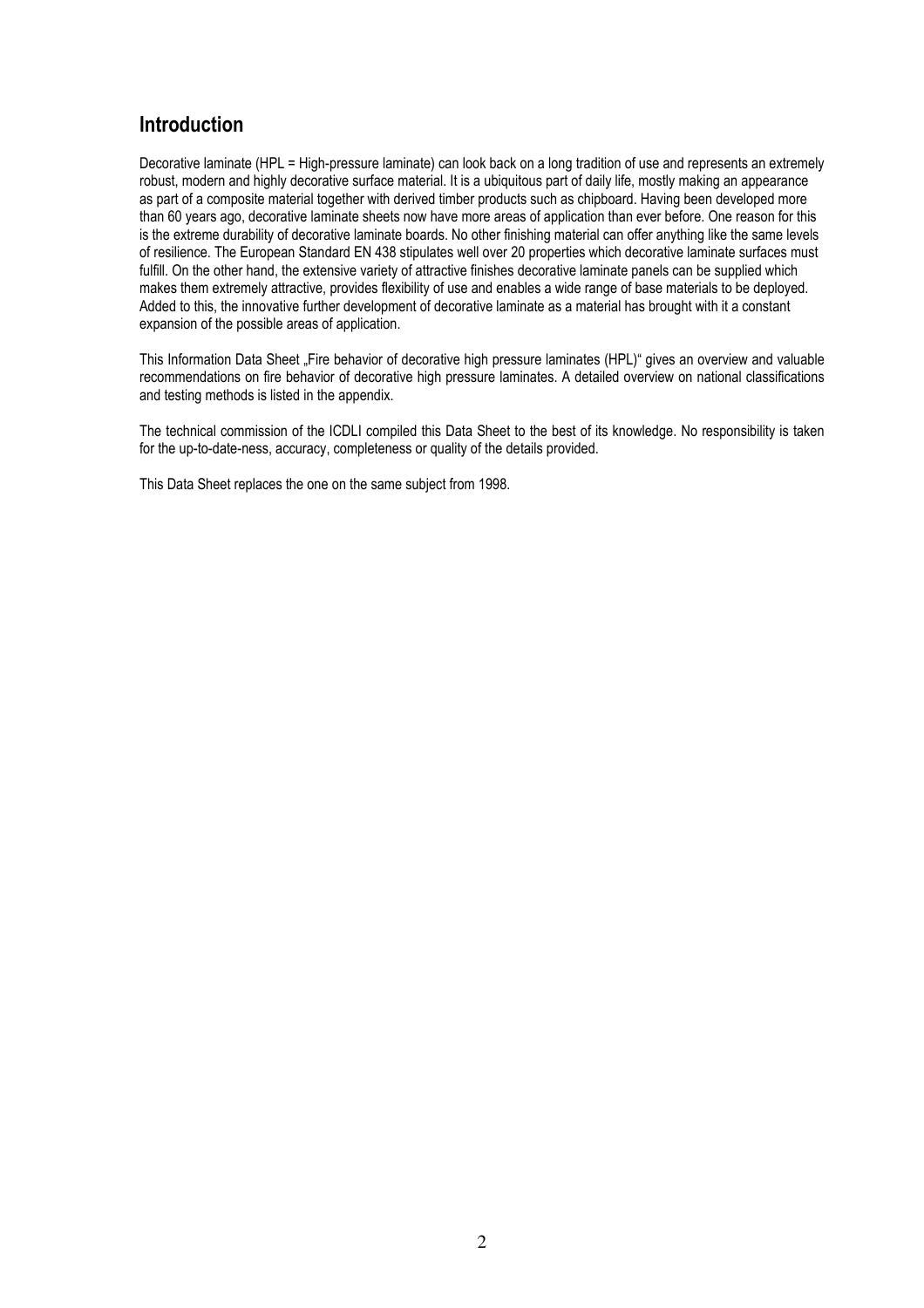# Fire behavior of decorative high pressure laminates (HPL)

| <b>Contents</b>                                                                                                            | Page |
|----------------------------------------------------------------------------------------------------------------------------|------|
| 1. General                                                                                                                 | 4    |
| 2. Description of the material / composition                                                                               | 4    |
| 3. Reaction to fire of HPL                                                                                                 | 4    |
| 3.1 Flammability                                                                                                           | 4    |
| 3.2 Spread of Flame                                                                                                        | 4    |
| 3.3 Heat release                                                                                                           | 4    |
| 3.4 Production of smoke and toxic gases                                                                                    | 5    |
| 3.5 Material behavior in fire                                                                                              | 5    |
| 3.6. Conclusion                                                                                                            | 5    |
| 4. Resistance to fire                                                                                                      | 5    |
| 5. National standards                                                                                                      | 5    |
| 6. European fire classification of construction products and building<br>elements according to EN 13501 excluding flooring | 6    |
| 7. Building regulations                                                                                                    | 6    |
| Appendix 1: European fire classification and test methods                                                                  | 7    |
| Appendix 2: Typical results for HPL                                                                                        | 11   |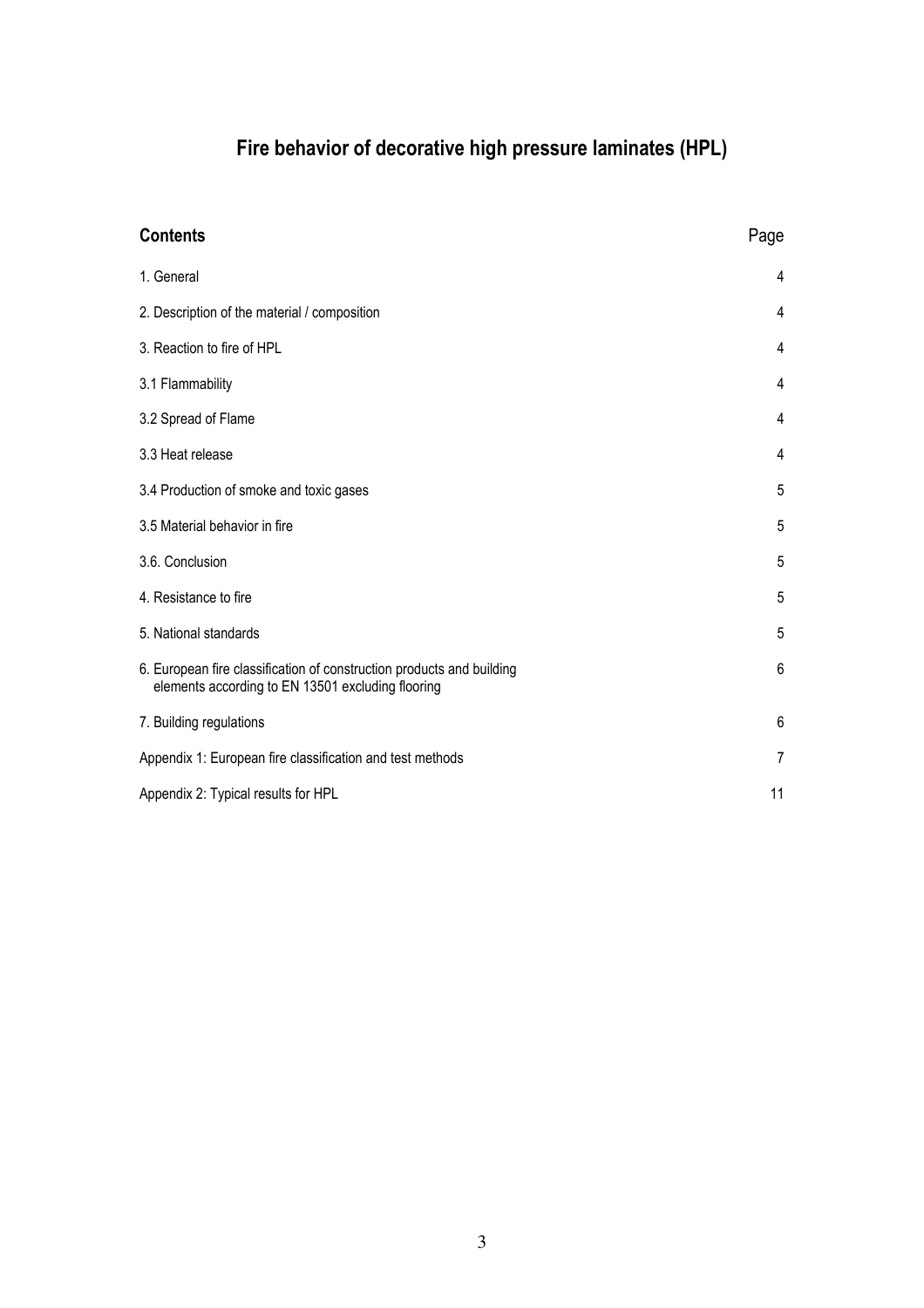#### 1. General

The materials referred to are high pressure decorative laminates (HPL) according to the European Standard EN 438. This standard describes the various types of HPL:

S = Standard

P = Postforming

F = Fire Retardant (FR)

Laminates are used in a variety of applications. Their reaction to fire (a measure of material properties) is of great importance, for example, in wall lining, ceiling and floors in private, industrial and public buildings, and in the transport industry. Laminates contribution to fire resistance (a measure of the performance of a building element) is of less significance.

HPL can be used as self supporting compact panels or require bonding to a supporting substrate (wood based, mineral or metal substrates).

#### 2. Description of the material / composition

HPL are made of organic materials. They consist of layers of cellulose fibrous material impregnated with thermosetting resins.

During the high pressure process, defined as a simultaneous application of heat and pressure, the polymer chains are joined (or cross-linked) by intermolecular bonding (thermosets).

This produces homogeneous panels that in a fire situation do not soften or drip. Where improved fire retardance is required, the laminate core may be treated with additives, which do not contain halogens, improving its reaction to fire.

#### 3. Reaction to fire of HPL

In most countries authorities give much importance to four characteristics in terms of reaction to fire. These characteristics are also the basis for the European reaction to fire test SBI (= single burning item):

- flammability
- spread of flame
- heat release
- production of smoke and toxic gases

#### 3.1 Flammability

Flammability is a measure of the ignition of a material in a fire situation. Most household materials, for example textiles and plastics, ignite at relatively low temperatures (150-250ºC) .

Due to its composition, high pressure laminates will ignite only at higher temperatures (≈400°C).

#### 3.2 Spread of Flame

The spread of flame is a measure to determine the risk of fire propagation. It determines the spread of flame at the surface of the product after ignition.

High pressure decorative laminates show a favorable behavior by retarding the spread of flame in applications such as: wall panels, ceilings, etc., thus prolonging evacuation time. For this reason, HPL may be used in various application areas such as emergency corridors. (Pending national legislation)

#### 3.3 Heat release

The heat released by a material during the burning process determines the contribution of that material to the fire situation.

Tests have shown that HPL, in comparison to other organic materials, have a significant retarded heat release.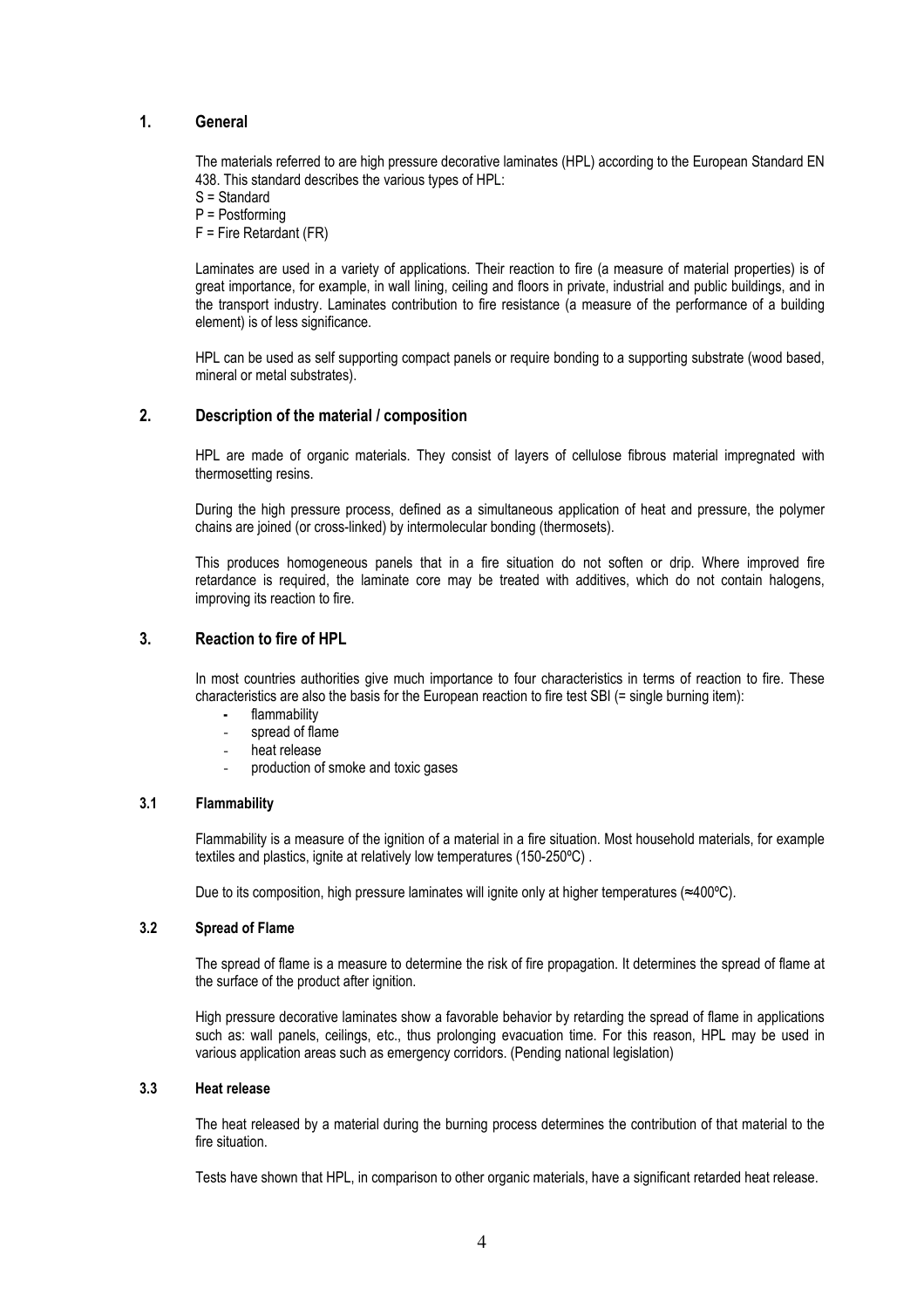#### 3.4 Production of smoke and toxic gases

All organic materials produce smoke and toxic gases in a fire. Tests have shown that during the burning of HPL, as in the case of many organic materials, carbon dioxide is produced as the main component. Traces of toxic gases, such as carbon monoxide, nitrogen oxide, sulphur dioxide and hydrogen cyanide may be determined in the smoke.

A person in a fire situation is endangered by the heat release, lack of oxygen, smoke density and carbon monoxide, rather than by other toxic gases.

High pressure decorative laminates produce a low volume of smoke and toxic gases. They reach the highest classification for organic materials, as described, for example, in the European and French railways standards.

#### 3.5 Material behavior in fire

In a fire HPL do not soften, melt or produce burning droplets.

#### 3.6 Conclusion

HPL panels are difficult to ignite and have properties that retard the spread of flame. For this reason, they produce a low release of heat and smoke, prolonging the evacuation time.

Gases, produced during the burning of HPL, do not differ essentially from those of common organic materials such as wood, wool or cotton.

#### 4. Resistance to fire

Resistance to fire is a performance characteristic expressed in time (minutes) that the building element such as a wall, floor or ceiling can resist heat and smoke penetration against standardized fire circumstances. HPL are not building elements and can only be tested as part of a building element.

#### 5. National standard

Regarding reaction to fire, most countries still have their own test methods and classification systems even for similar application fields.

HPL are classified according to the most important national standards respectively test methods (see following table).

| <b>Test</b>             | <b>Standard</b>     | <b>Classification</b>   |                          |  |  |
|-------------------------|---------------------|-------------------------|--------------------------|--|--|
|                         |                     | HPL according to        | HPL according to         |  |  |
|                         |                     | <b>EN 438, type F</b>   | EN 438, type S, P        |  |  |
| Spread of flame         | BS 476:7            | Class 1                 | Class 2                  |  |  |
| <b>Brandschacht</b>     | DIN 4102-1          | B1                      | B <sub>2</sub>           |  |  |
| Epiradiateur            | NFP 92 501          | M <sub>1</sub>          | M <sub>3</sub> or better |  |  |
| Schlyter                | ÖNORM A 3800        | schwerbrennbar/Tr 1/Q 1 | schwerbrennbar/Tr 1/Q 1  |  |  |
| Pannello radiante       | <b>UNI 8457 UNI</b> | Class 1                 | Class 2 or better        |  |  |
|                         | 9174                |                         |                          |  |  |
| Reacción al fuego       | <b>UNE 23727</b>    | M <sub>1</sub>          | M <sub>3</sub> or better |  |  |
| Brandvoortplanting      | <b>NEN 6065</b>     |                         | 2                        |  |  |
| Smoke density, toxicity | NFF 16.101          | Class F2 or better      |                          |  |  |

The tables in the appendix 2 provide an overall view of the test results and test ratings.

The results depend on the thickness and construction of the HPL, on the substrate and adhesives. For details regarding fire certification contact the manufacturer.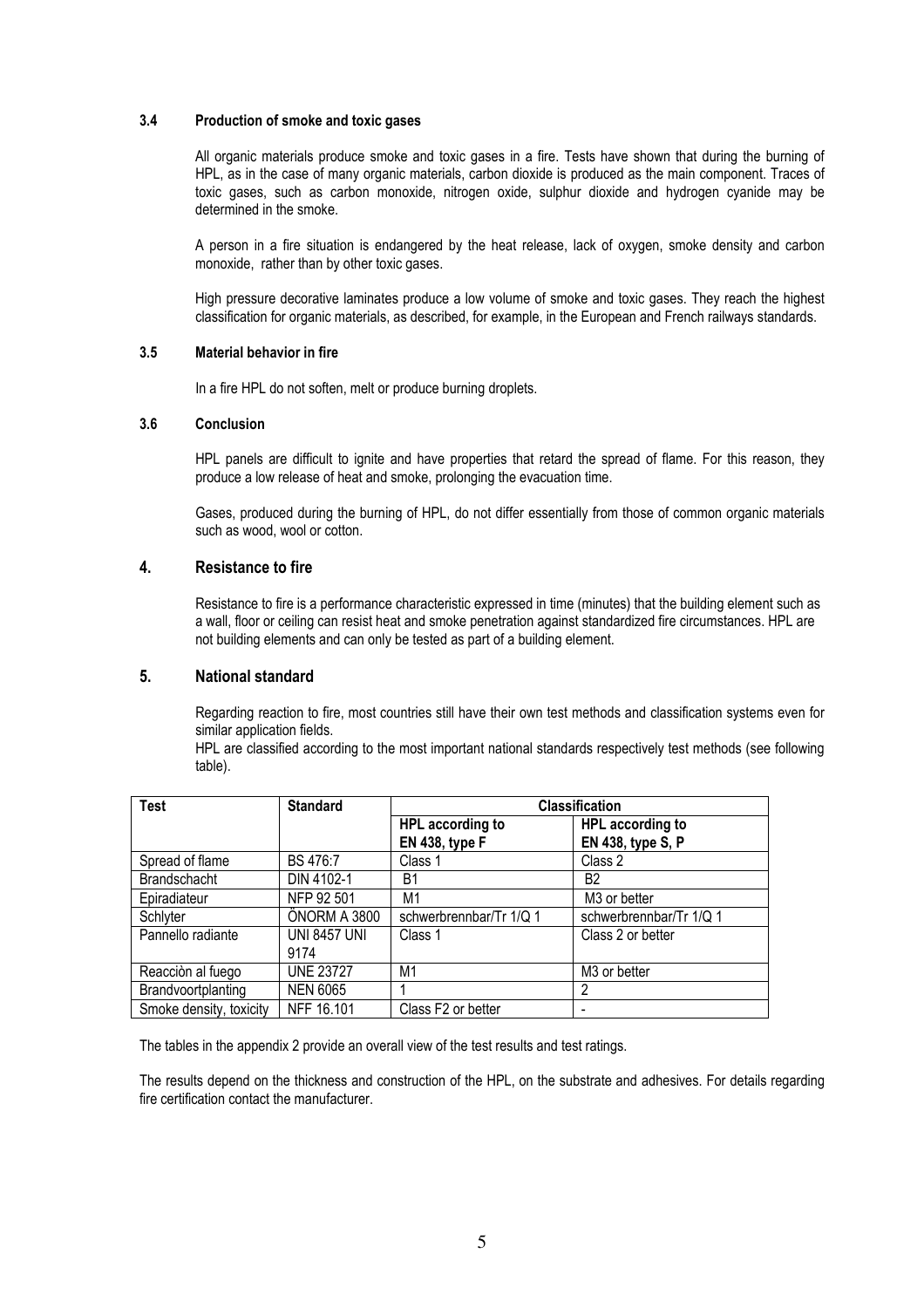#### 6. European Fire classification of construction products and building elements according to EN 13501

A new European fire classification system has been developed for construction products (defined as products to be installed permanently into or on buildings). This new fire classification system will replace the national fire classification systems for construction products. The definitions and classification for construction products in terms of fire performance are described in the European standard EN 13501. It consists of several parts. For HPL products part 1 and 2 are important. Part 1 describes the reaction to fire classification and test methods for construction products (table 2, 3, 4 and 5 of appendix 1). EN 13501 part 2 describes the resistance to fire classification for building elements. Interior standard grade HPL panels have a Classified Without Further Testing (CWFT) classification Euroclass D-s2, d0 (table 1 of appendix 1).

The CWFT classification is published in the Official Journal of the European Union (8-8-2003). This means that these products are classified as Euroclass D-s2,d0 and do not need an official test report to prove this.

#### 7. Building Regulations

Building regulations determine where and how products with various reaction to fire classifications can be used. In Europe these exist only at the National level. The EU member states have to transpose their national fire classification system to the European fire classification system. Each member state will set national fire requirements for construction products based upon the European fire classification system.

This document makes no claim of completion in respect of the listing of the full details of standards referred to in the text.

All information is based on the current state of technical knowledge, but it does not constitute any form of liability. It is the personal responsibility of the user of the products described in this information leaflet to comply with the appropriate laws and regulations.

#### International Committee of the Decorative Laminates Industry (ICDLI)

For more than 40 years the ICDLI is the international representation of the interests of the European laminates manufacturers. Further information about the ICDLI and the data sheets published up to now can be found at www.icdli.com

This application was compiled by the International Committee of the Decorative Laminates Industry. It considers the conditions of application technology in the European countries. If you have further questions, please contact us: International Committee of the Decorative Laminates Industry (ICDLI) Städelstraße 10, 60596 Frankfurt am Main, phone +49 69 2 71 05-31, fax +49 69 23 98 37, E-Mail: petra.friedrich@pro-kunststoff.de

#### Status: November 2009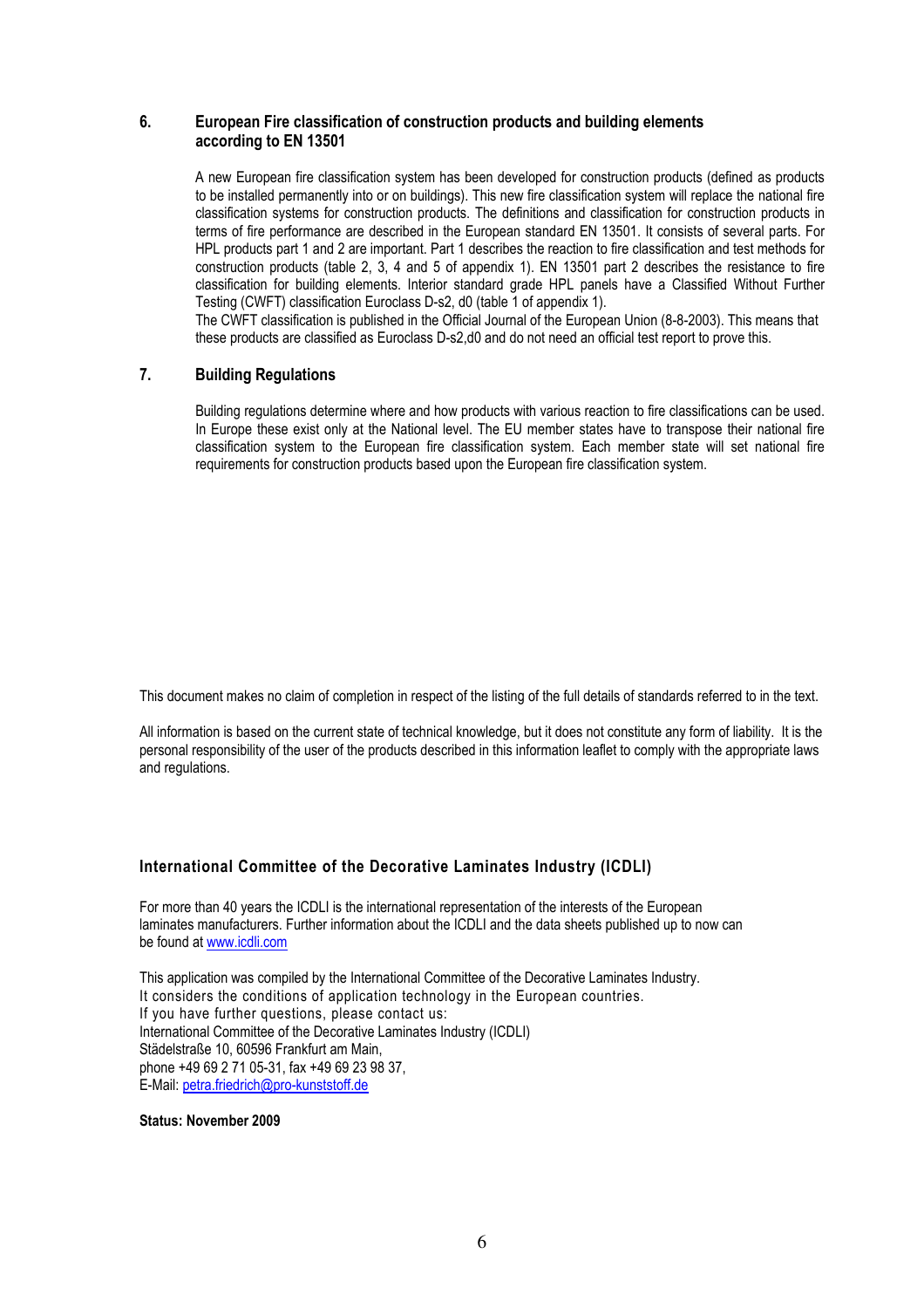## Appendix 1: European fire classification and test methods

## Table 1. Classification without further testing for standard HPL<sup>1</sup>

Classes of reaction to fire of high pressure decorative laminate panels

| <b>High pressure</b><br>decorative<br>laminate panels (1)                              | <b>Product detail</b>                                                                                                                                                                                                                                                                                                                   | Minimum density<br>(kg/m <sup>3</sup> )                                   | Minimum overall<br>thickness<br>(mm)                                       | Class $(2)$<br>(excluding<br>floorings) |
|----------------------------------------------------------------------------------------|-----------------------------------------------------------------------------------------------------------------------------------------------------------------------------------------------------------------------------------------------------------------------------------------------------------------------------------------|---------------------------------------------------------------------------|----------------------------------------------------------------------------|-----------------------------------------|
| Interior grade non-<br>FR compact HPL<br>panels $(3)$                                  | Compact HPL<br>meeting EN 438-4<br>type CGS                                                                                                                                                                                                                                                                                             | 1 3 5 0                                                                   | 6                                                                          | D-s2, d0                                |
| Interior grade non-<br>FR HPL composite<br>panels with wood-<br>based substrates $(3)$ | Composite panels<br>comprising non FR<br>grade HPL meeting<br>the requirement of<br>EN 438-3,<br>adhesively bonded<br>to both sides of<br>noon-FR grade<br>wood-based core of<br>minimum thickness<br>12 mm complying<br>with EN 13986,<br>using PVAc or<br>thermosetting<br>adhesive at an<br>application rate of 60<br>to 120 g/m $3$ | Wood-based core<br>minimum density<br>600<br>HPL minimum<br>density 1 350 | 12 mm wood-based<br>core with<br>$HPL \geq 0.5$ mm<br>bonded to both sides | D-s2, d0                                |

( ) Ether directly fixed (i.e, with no air gap) to a material having a reaction to fire of A2-s1, d0 or better and a density of at least 1 600 kg/m<sup>3</sup> , or mounted on a timber or metal batten support frame, with a non-ventilated (i.e. void open only at the top) air gap of at least 30 mm, the reverse face of the cavity so formed having a reaction to fire classification of A2-s1, d0 or better. ( 2 ) Classes as provided for in Table 1 of the Annex to Decision 2000/147/EC.

( 3 ) Complying with European Standard EN 438 –7.

<sup>1</sup> Table 1 is taken from the Office Journal of the European Union ( L201/25 dated 8-8-2003)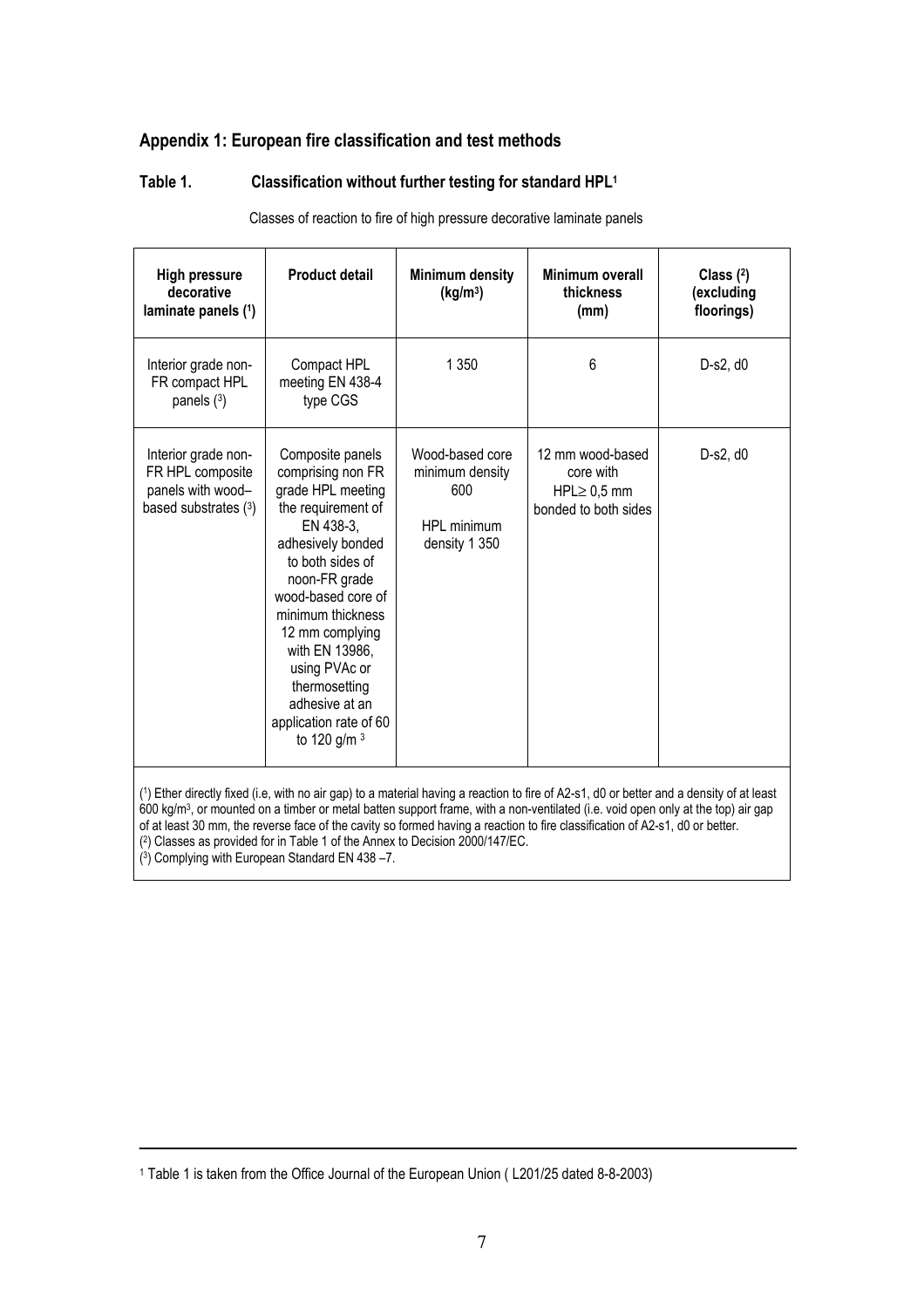| <b>Class</b>   | <b>Smoke</b>   | <b>Droplets</b> | <b>Remark</b>                             | <b>Examples</b>                             |
|----------------|----------------|-----------------|-------------------------------------------|---------------------------------------------|
| A <sub>1</sub> |                |                 | Incombustible, organic content $\leq 1$ % | Concrete, stone, metals, gypsum             |
| A2             | s1             | d0              | incombustible, organic content            | Gypsum plasterboard,                        |
|                | s2             | d1              | $≤ 10 %$                                  | $t \geq 9.5$ mm                             |
|                | s3             | d2              |                                           |                                             |
| B              | s1             | d0              | combustible                               | HPL FR compact, $t \ge 6$ mm                |
|                | s2             | d1              |                                           | Composite panels comprising FR HPL          |
|                | s3             | d2              |                                           | bonded to FR wood-based substrates          |
|                |                |                 |                                           | Cement bonded particle board, $t \ge 10$ mm |
|                |                |                 |                                           | FR particle board, $t \ge 12$ mm            |
| C              | s1             | d0              | combustible                               | HPL FR compact, $t < 6$ mm                  |
|                | s <sub>2</sub> | d1              |                                           | HPL standard compact, $t \geq 8$ mm         |
|                | s3             | d2              |                                           |                                             |
| D              | s <sub>1</sub> | d0              | combustible                               | HPL standard compact, $t \ge 6$ mm          |
|                | s2             | d1              |                                           | Composite panels comprising standard        |
|                | s3             | d <sub>2</sub>  |                                           | HPL bonded to non-FR wood-based             |
|                |                |                 |                                           | substrates                                  |
|                |                |                 |                                           | Plywood, $t \geq 9$ mm                      |
|                |                |                 |                                           | Solid wood, $t \geq 12$                     |
| E              |                |                 | combustible                               | Low density fibre board                     |
| F              |                |                 | No fire performance determined            | Some plastics                               |

### Table 2: Construction products, reaction to fire classification according to EN 13501-1 excluding flooring

### Table 3: Construction products, reaction to fire classification according to EN 13501-1 for flooring

| <b>Class</b> | <b>Smoke</b> | Remark                 |  |
|--------------|--------------|------------------------|--|
| A1f          |              | Incombustible, organic |  |
|              |              | content $\leq 1$ %     |  |
| A2f          | s1           | incombustible, organic |  |
|              | s2           | content $\leq 10$ %    |  |
| Вf           | s1           | combustible            |  |
|              | s2           |                        |  |
| $C_{fl}$     | s1           | combustible            |  |
|              | s2           |                        |  |
| Dя           | s1           | combustible            |  |
|              | s2           |                        |  |
| Eп           |              | combustible            |  |
| F            |              | No fire performance    |  |
|              |              | determined             |  |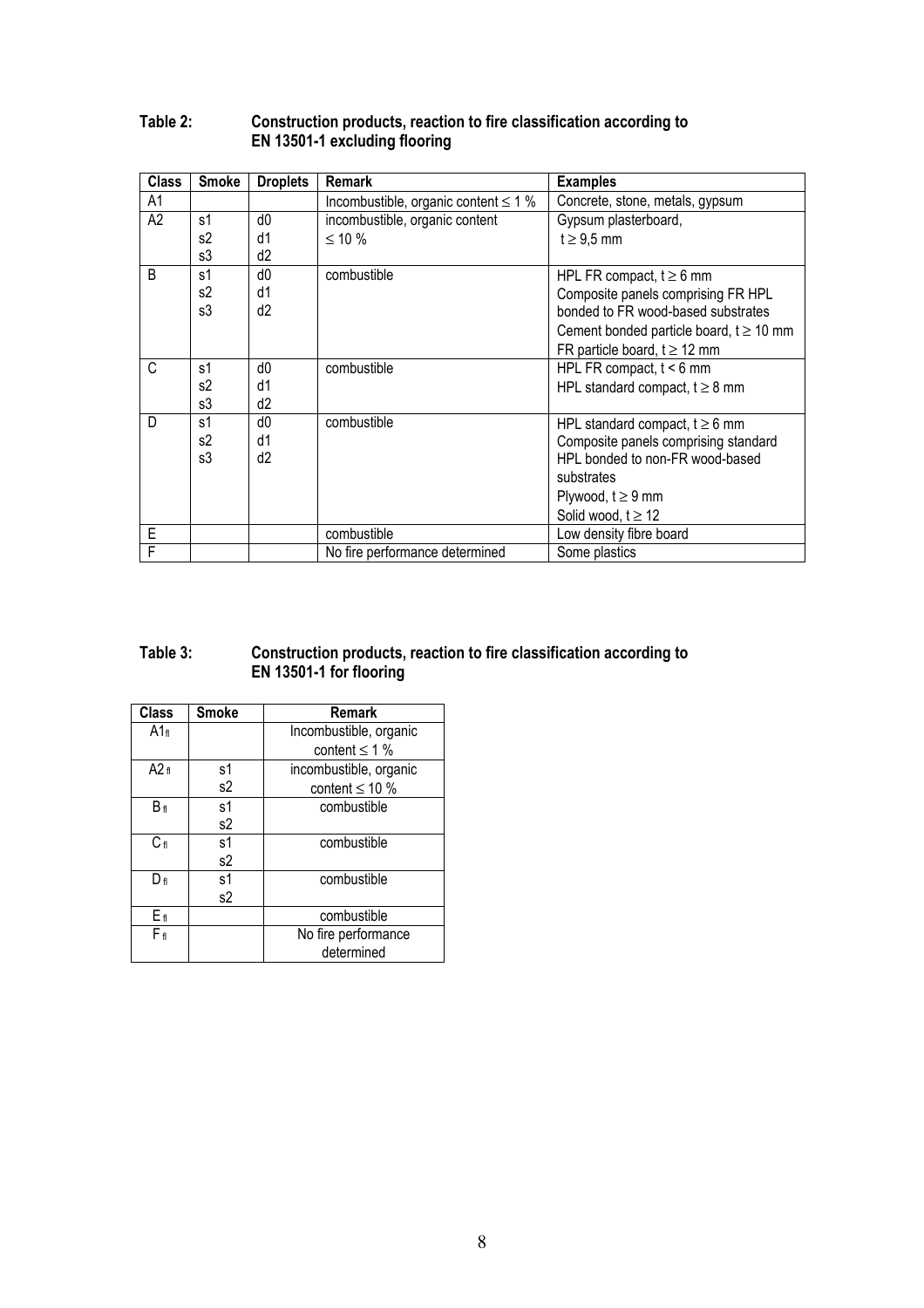#### Table 4: Test method for construction products according to EN 13501-1 excluding flooring

| <b>Class</b> | Test method(s)            | <b>Classification criteria</b>                                           | <b>Additional classification</b> |
|--------------|---------------------------|--------------------------------------------------------------------------|----------------------------------|
| A1           | EN ISO 1182 (1)           | $\Delta T \leq 30$ ° C and                                               |                                  |
|              | and                       | $\Delta m \leq 50\%$ and                                                 |                                  |
|              |                           | $t_f = 0$ (i.e. no sustained flaming)                                    |                                  |
|              | <b>EN ISO 1716</b>        | $PCS \le 2.0$ MJ.kg <sup>-1</sup> ( <sup>1</sup> ) and                   |                                  |
|              |                           | $PCS \le 2.0$ MJ.kg <sup>-1</sup> ( <sup>2</sup> ) ( <sup>2a</sup> ) and |                                  |
|              |                           | $PCS \le 1,4 MJ.m^{-2}(3)$ and                                           |                                  |
|              |                           | $PCS \leq 2,0$ MJ.kg-1 (4)                                               |                                  |
| A2           | EN ISO 1182 (1)           | $\Delta T \le 50^{\circ}$ C and                                          |                                  |
|              | or                        | $\Delta m \leq 50$ % and                                                 |                                  |
|              |                           | $t_f$ = 20s                                                              |                                  |
|              | <b>EN ISO 1716</b>        | $PCS \leq 3.0$ MJ. kg <sup>-1</sup> ( <sup>1</sup> )and<                 |                                  |
|              | and                       | $PCS \leq 4.0$ MJ. m <sup>-2</sup> (2))and<                              |                                  |
|              |                           | $PCS \leq 4.0$ MJ. m <sup>-2</sup> ( <sup>3</sup> ) and<                 |                                  |
|              |                           | $PCS \leq 3.0$ MJ. kg <sup>-1</sup> ( <sup>4</sup> )                     |                                  |
|              | EN 13823 (SBI)            | FIGRA $\leq$ 120 W.s <sup>-1</sup> and                                   |                                  |
|              |                           | LFS< edge of specimen and                                                | Smoke production (5) and flaming |
|              |                           | THR <sub>600s</sub> ≤7,5 MJ                                              | droplets/particles (6)           |
| B            | EN ISO 13823 (SBI)        | FIGRA $\leq$ 120 W.s <sup>-1</sup> and                                   |                                  |
|              | and                       | LFS< edge of specimen and                                                | Smoke production (5) and flaming |
|              |                           | THR $_{600s}$ $\leq$ 7,5 MJ                                              | droplets/particles (6)           |
|              | EN ISO 11925-2 (8)        | $Fs \leq 15$ mm within 60s                                               |                                  |
|              | Exposure = 30s            |                                                                          |                                  |
| C            | EN ISO 13823 (SBI)        | FIGRA $\leq$ 250 W.s <sup>-1</sup> and                                   |                                  |
|              | and                       | LFS< edge of specimen and                                                | Smoke Production (5) and flaming |
|              |                           | THR <sub>600s</sub> ≤7,5 MJ                                              | droplets/particles (6)           |
|              | EN ISO 11925-2 (8)        | $Fs \leq 15$ mm within 60s                                               |                                  |
|              | Exposure $=$ 30s          |                                                                          |                                  |
| D            | EN ISO 13823 (SBI)        | FIGRA $\leq$ 750 W.s <sup>-1</sup>                                       |                                  |
|              | and                       |                                                                          | Smoke Production (5) and flaming |
|              | EN ISO 11925-2 (8)        | $Fs \leq 150$ mm within 60s                                              | droplets/particles (6)           |
|              | Exposure $=$ 30s          |                                                                          |                                  |
| E            | EN ISO 119525-2 (8)       | $Fs \leq 150$ mm within 20s                                              | Flaming droplets/particles (7)   |
|              | Exposure= 15s             |                                                                          |                                  |
| F            | No performance determined |                                                                          |                                  |

Classes of reaction to fire performance for construction products excluding floorings (\*)

 $(1)$  For homogeneous products and substantial components of non- homogeneous products.<br> $(2)$  For any external non-substantial components of non-homogeneous products

For any external non–substantial components of non-homogeneous products.

- (3) For any international non-substantial component of non-homogeneous products.
- (4) For the product as a whole.

<sup>(\*)</sup> The treatment of some families of products, e.g. linear products (pipes, ducts, cables. etc.), is still under review and may necessitate an amendment to this decision.

 $(2a)$  Alternatively, any external non-substantial component having a PCS  $\leq$  2,0 MJ.m<sup>-2</sup>, provided that the product satisfies the following criteria of EN 13823 (SBI): FIGRA≤ 20 W.s –1 , and LFS < edge of specimen and THR<sup>600</sup> ≤ 4,0 MJ and s1 and dO.

 $(5)$  s1=SMOGRA≤ 30m<sup>2</sup>, s<sup>-2</sup> and STP<sub>600s</sub>≤ 50m<sup>2</sup>; s2 = SMOGRA≤ 180m<sup>2</sup>.s-<sup>2</sup> and TSP<sub>600s</sub>≤ 200m<sup>2</sup>, s3=not s1 or s2.

 $(6)$  dO= No flaming droplets/particles in EN 13823 (SBI) within 600s; d1= no flaming droplets/particles persisting longer than 10s in EN 13823 (SBI) within 600s, d2 = not dO not d1; ignition of the paper in EN ISO 11925-2 results in a d2 classification.

 $(7)$  Pass= no ignition of the paper (no classification); fail = ignition of the paper (d2 classification).

Under conditions of surface flame attack and, if appropriate to the end-use application of the product, edge flame attack.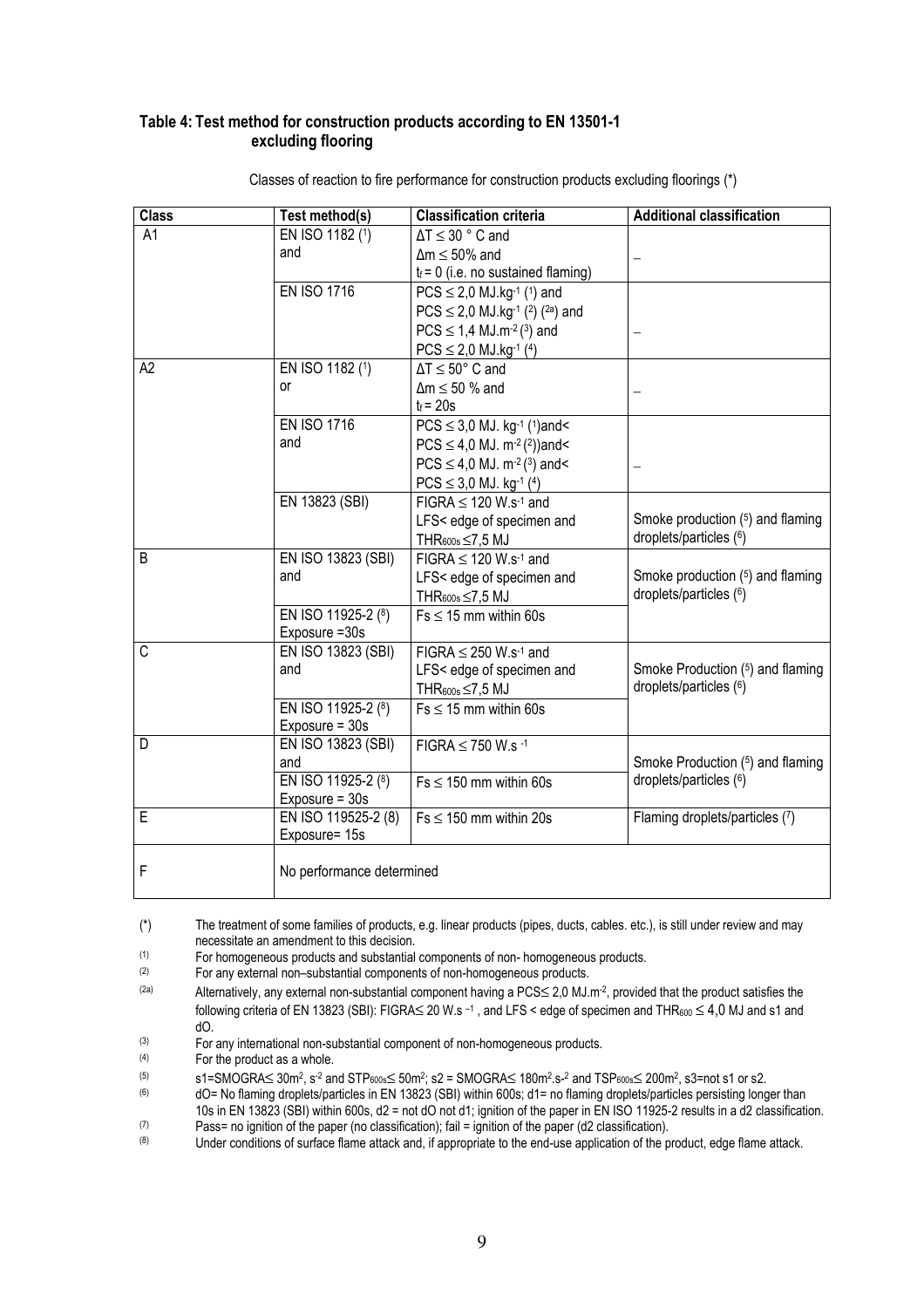### Table 5: Test methods according to EN 13501-1 for floorings

| <b>Class</b> | <b>Test method</b>        | <b>Classification criteria</b>                           | <b>Additional classification</b> |  |
|--------------|---------------------------|----------------------------------------------------------|----------------------------------|--|
| A1 $FL$      | EN ISO 1182 (1)           | $\Delta T \leq 30$ ° C and                               |                                  |  |
|              | and                       | $\Delta m \leq 50\%$ and                                 |                                  |  |
|              |                           | $t_f = 0$ (i.e. no sustained flaming)                    |                                  |  |
|              | EN ISO 1716 (3)           | $PCS \le 2.0$ MJ.kg <sup>-1</sup> ( <sup>1</sup> ) and   |                                  |  |
|              |                           | $PCS \le 2.0$ MJ.kg-1 (2) and                            |                                  |  |
|              |                           | $PCS \le 1.4$ MJ.m <sup>-2</sup> (3) and                 |                                  |  |
|              |                           | $PCS \le 2,0 MJ.kg^{-1}$ (4)                             |                                  |  |
| $A2$ FL      | EN ISO 1182 (1)           | $\Delta T \le 50^{\circ}$ C and                          |                                  |  |
|              | 0r                        | $\Delta m \leq 50$ % and                                 |                                  |  |
|              |                           | $t_f$ = 20s                                              |                                  |  |
|              | <b>EN ISO 1716</b>        | $PCS \leq 3.0$ MJ. kg <sup>-1</sup> ( <sup>1</sup> )and< |                                  |  |
|              | and                       | $PCS \leq 4.0$ MJ. m <sup>-2</sup> (2))and<              |                                  |  |
|              |                           | $PCS \le 4.0$ MJ. m <sup>-2</sup> ( <sup>3</sup> ) and<  |                                  |  |
|              |                           | $PCS \leq 3,0$ MJ. kg <sup>-1</sup> ( <sup>4</sup> )     |                                  |  |
|              | EN ISO 9239-1 (5)         | Critical flux $^{(6)} \geq 8.0$ kW.m <sup>-2</sup>       | Smoke production (7)             |  |
| $B_{FL}$     | EN ISO 9239-1 (5)         | Critical flux $^{(6)} \geq 8.0$ kW.m <sup>-2</sup>       |                                  |  |
|              | and                       |                                                          | Smoke production (7)             |  |
|              | EN ISO 11925-2 (8)        | $Fs \leq 150$ mm within 20s                              |                                  |  |
|              | $Exposure = 15s$          |                                                          |                                  |  |
| $C_{FL}$     | EN ISO 9239-1 (5)         | Critical flux $(6) \ge 4.5$ kW.m <sup>-2</sup>           |                                  |  |
|              | and                       |                                                          | Smoke production (7)             |  |
|              | EN ISO 11925-2 (8)        | $Fs \leq 150$ mm within 20s                              |                                  |  |
|              | $Exposure = 15s$          |                                                          |                                  |  |
| $D_{FL}$     | EN ISO 9239-1 (5)         | Critical flux $^{(6)} \geq 3.0$ kW.m <sup>-2</sup>       |                                  |  |
|              | and                       |                                                          | Smoke production (7)             |  |
|              | EN ISO 11925-2 (8)        | $Fs \leq 150$ mm within 60s                              |                                  |  |
|              | $Exposure = 15s$          |                                                          |                                  |  |
| EFL          | EN ISO 11925-2 (8)        | $Fs \leq 150$ mm within 20s                              |                                  |  |
|              | Exposure= 15s             |                                                          |                                  |  |
| $F_{FL}$     | No performance determined |                                                          |                                  |  |

Classes of reaction to fire performance for floorings

for homogeneous products and substantial components of non-homogeneous products.

( 1 ) For any external non-substantial component non-homogeneous products.

( 2 ) For any internal non-substantial component non-homogeneous products.

( 3 ) For the product as a whole.

( 4 ) Test duration = 30 minutes

( 5 ) Critical flux is defined as the radiant flux at which the flame extinguishes or the radiant flux after a test period of 30 minutes, whichever is the lower (i.e. the flux corresponding with the furthest extent of spread of flame).

( 6  $s1 =$  Smoke  $\leq 750\%$  min; s2 = not s1.

( 7 ) Under conditions of surface flame attack and, if appropriate to the end-use application of the product, edge flame attack.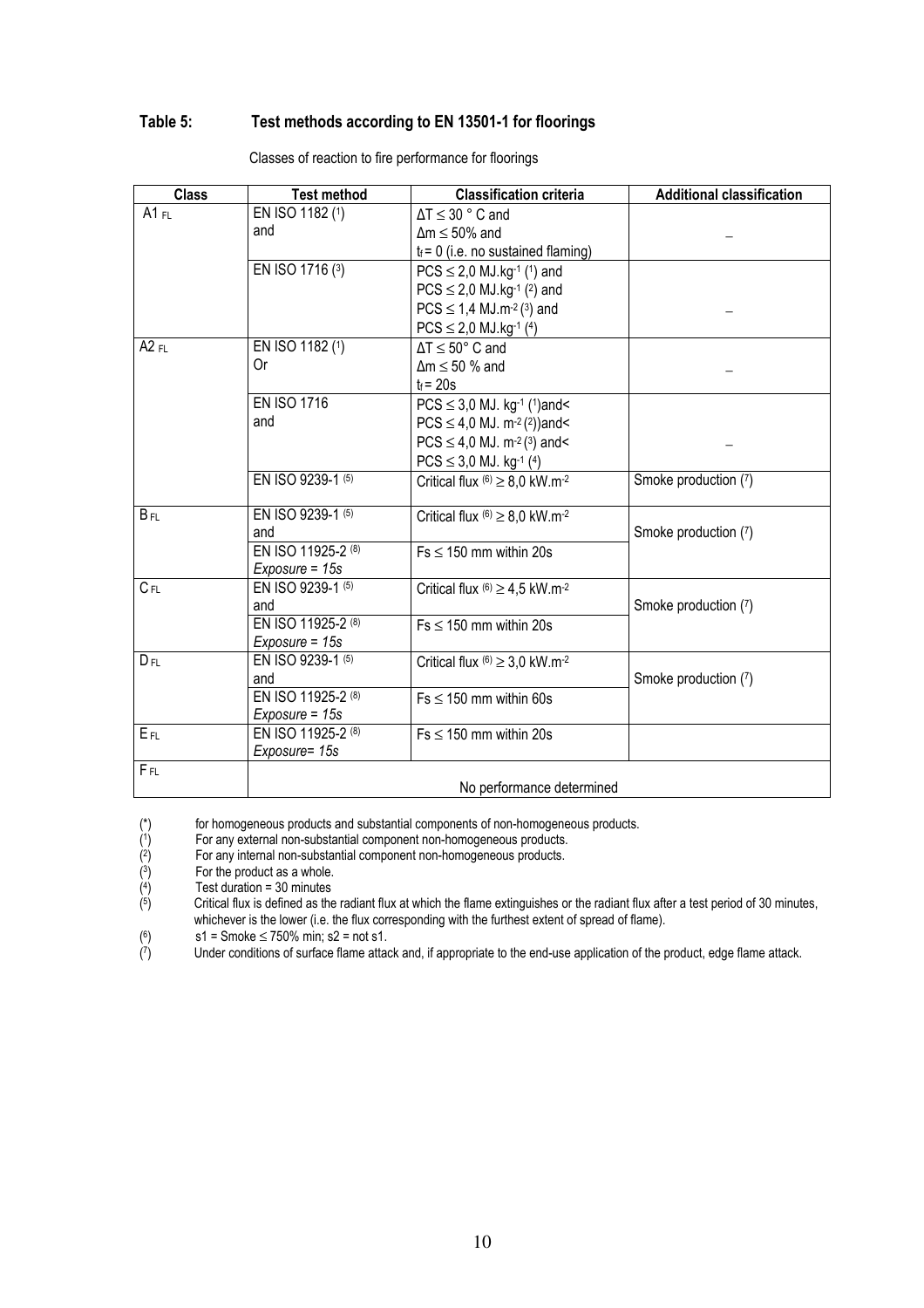## Appendix 2: Typical results for HPL

The results depend on the thickness and construction of the HPL, on the substrate and adhesives.

## **Construction**

| <b>Country</b>      | <b>Authorities</b><br>-societies-           | <b>Test method</b><br>(characterization)             | <b>Reaction to fire</b><br><b>HPL DIN EN 438</b> |                                 | <b>Substrate</b>                           | <b>HPL</b><br>thickness |
|---------------------|---------------------------------------------|------------------------------------------------------|--------------------------------------------------|---------------------------------|--------------------------------------------|-------------------------|
|                     |                                             |                                                      | F                                                | S, P                            |                                            |                         |
| European<br>Union   | Notified national test<br>institutes        | EN 13501-1                                           | Euroclass<br>B-s2, d0                            | Euroclass<br>D-s2, d0           | NC or FR for<br>B-s2, d0<br>C for D-s2, d0 |                         |
| Denmark             | Bolihetsministeriet ETA                     | NT Fire 004 $(B+C)$<br>ISO 5657 (F)                  | DS 1066 Class A<br>Ut 1                          | DS 1066 Class B NC or K<br>Ut 2 |                                            |                         |
| Germany             | Deutsches Institut für<br>Bautechnik        | DIN 4102 Part 1 (G)                                  | <b>B1</b>                                        | B <sub>2</sub>                  | NC, FR or K*                               |                         |
| France              | C.S.T.B.                                    | NFP 92 501 (H)                                       | M1                                               | M <sub>3</sub>                  | Κ                                          |                         |
|                     | Great Britain Building Regulations          | BS 476 Part 7 (A)<br>BS 476 Part 6 (B) and<br>Part 7 | Class 1<br>Class 0                               | Class 1 or 2<br>Class 2         | NC or K<br>C or K<br>NC or K               |                         |
| Italy               | Ministerio del'Interno                      | UNI 8456, 8457 (A),<br>9174 (A), 9177                | Class 1                                          | Class 1<br>Class 2              | <b>NC</b><br>K or C                        |                         |
| Netherlands TNO-Bau |                                             | NEN 6065 (A, F)<br>NEN 6066 (C)                      | Class 1                                          | Class 2                         | <b>NC</b>                                  |                         |
| Norway              | Norges Standardiserings<br>Förbund NSF      | NT Fire 004 $(B+C)$<br>ISO 5657 (F)                  | in 1<br>Ut1                                      | ln 2<br>Ut <sub>2</sub>         |                                            |                         |
| Austria             | <b>OFI/IBS</b>                              | ON B 3800/1 (A+F+C)<br>"Schlyter" test               | B1, Q1, Tr1                                      | B1, Q1, Tr1                     | K or C                                     |                         |
| Poland              | <b>Instytut Technikl</b><br>Budowlanei      | PN-90/B (A)                                          | low flame spread                                 | low flame spread NC or K        |                                            |                         |
| Sweden              | <b>Boverket</b>                             | NT Fire 004 $(B+C)$                                  | Class 1<br>Class 2                               | Class 2<br>Class 3              | <b>NC</b><br>Κ                             |                         |
| Switzerland         | Vereinigung Kantonaler<br>Feuerversicherung | Ignitability test                                    | 5.3                                              | 5.3                             | Κ                                          |                         |
|                     |                                             | <b>VKF</b> method                                    | 5(200°C).3                                       | 5(200°C).3                      | Κ                                          | $> 3$ mm                |

\* refers to compact laminates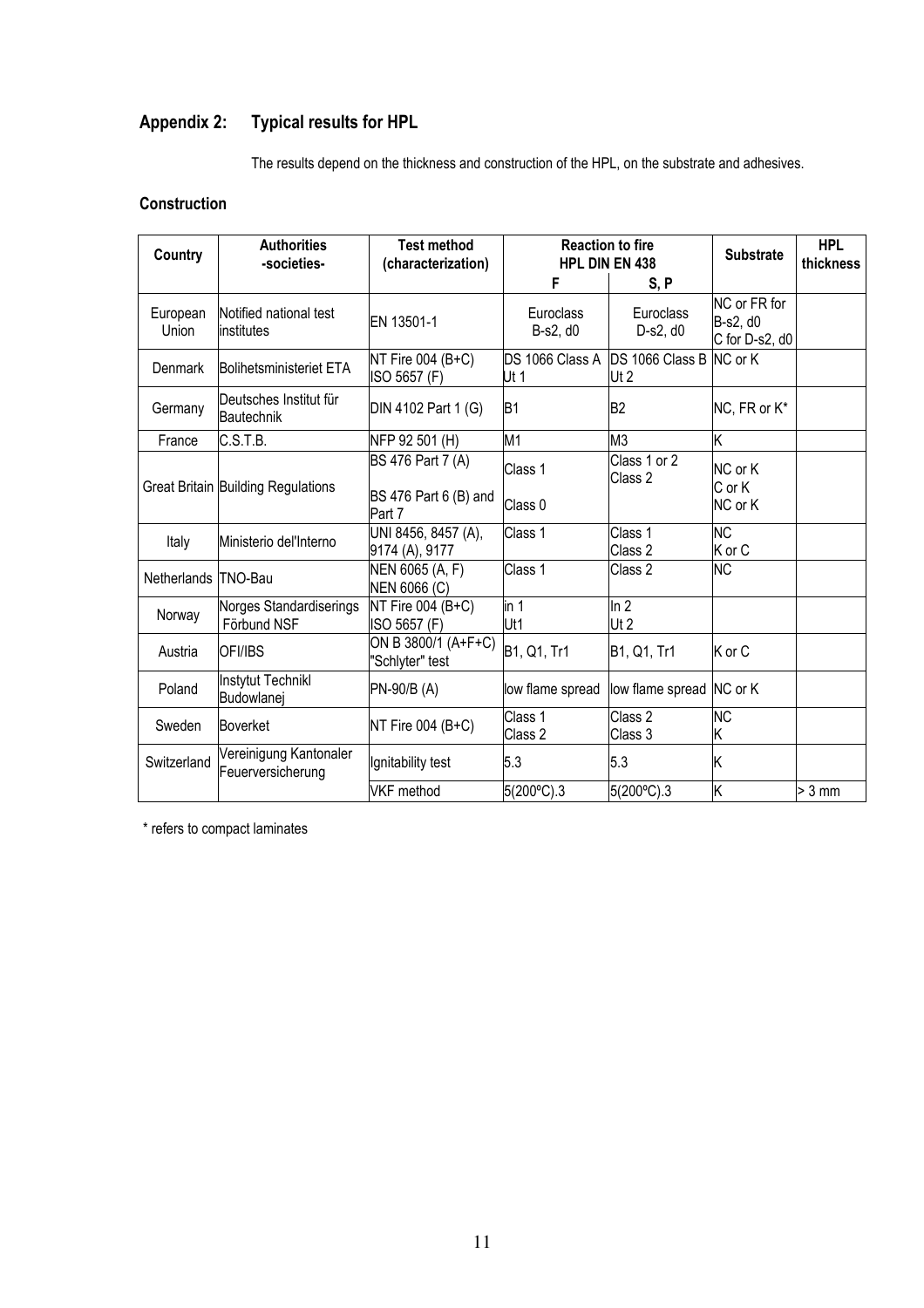## Transport Industry

| Country                 | <b>Authorities</b>                                           | <b>Test method</b><br>(characterization)                              | <b>Reaction to fire</b><br><b>HPL DIN EN 438</b>                 |                    | <b>Substrate</b>   | <b>HPL</b><br>thickness      |
|-------------------------|--------------------------------------------------------------|-----------------------------------------------------------------------|------------------------------------------------------------------|--------------------|--------------------|------------------------------|
|                         |                                                              |                                                                       | F                                                                | S, P               |                    |                              |
| European<br>Union       | Railway administration   Directive 564-2 UIC                 |                                                                       | Class B                                                          | Class C            |                    | $B = 1,2$ mm<br>$C = 0.9$ mm |
| Germany                 | Deutsche Bahn AG und DIN 54 837 (F)<br>llokale Verkehrsbünde | DIN 5510-2                                                            | S3-S4/SR2/ST2<br>S4/SR2/ST2                                      | S3/SR2/ST2         | C<br>Κ             |                              |
| France                  | S.N.C.F.<br>(Laboratories CSTB or<br>LNE)                    | NFP 92501(H)<br>NFF 16.101 (C+D)                                      | M1/F1<br>M1/F2                                                   |                    | Κ                  | $\geq 3$ mm<br>$<$ 3 mm      |
|                         | <b>UTAC</b>                                                  | <b>UTAC ST 18-502/1</b>                                               | A1                                                               | A1                 | Κ                  | $> 3$ mm                     |
| Great<br><b>Britain</b> | British Rail etc.<br>London Underground                      | BS 476 Part 7 (A)<br>BS 6853 Appendix B (C)<br>BS 6853 Appendix B (C) | Category 1<br>Category 1<br>Ao (on) < $1,4/$<br>Ao (off) $< 1,8$ |                    | NC or K<br>NC or K |                              |
| Italy                   | Ferrovie dello Stato S.<br>P. A.                             | UNI 8466, UNI 9177,<br>UNI 9174 (A),                                  | Classe 1                                                         |                    |                    |                              |
|                         |                                                              | NFF 16.101 (C+D)                                                      | F1                                                               |                    |                    | $> 3$ mm                     |
|                         |                                                              | NFF 16.101 (C+D)                                                      | F <sub>2</sub>                                                   |                    |                    | $<$ 3 mm                     |
| Sweden                  | Statens Järnvägar                                            | NT Fire $004$ (B+C)                                                   | Class 1<br>Class 2                                               | Class 2<br>Class 3 | K or FR<br>C       |                              |
| Spain                   | <b>RENFE</b>                                                 | <b>UNE 23727/</b><br>UNE 23721 (A, B)<br>NFF 16.101 (C+D)             | M1/F1                                                            |                    |                    | $> 3$ mm                     |
| <b>USA</b>              | NFPA 130                                                     | ASTM E - 162 (A)                                                      | < 36                                                             |                    | k                  |                              |
|                         |                                                              | ASTM E - 662 (C)                                                      | Ds 1 min < 100<br>Ds 4 min < 200                                 |                    |                    |                              |